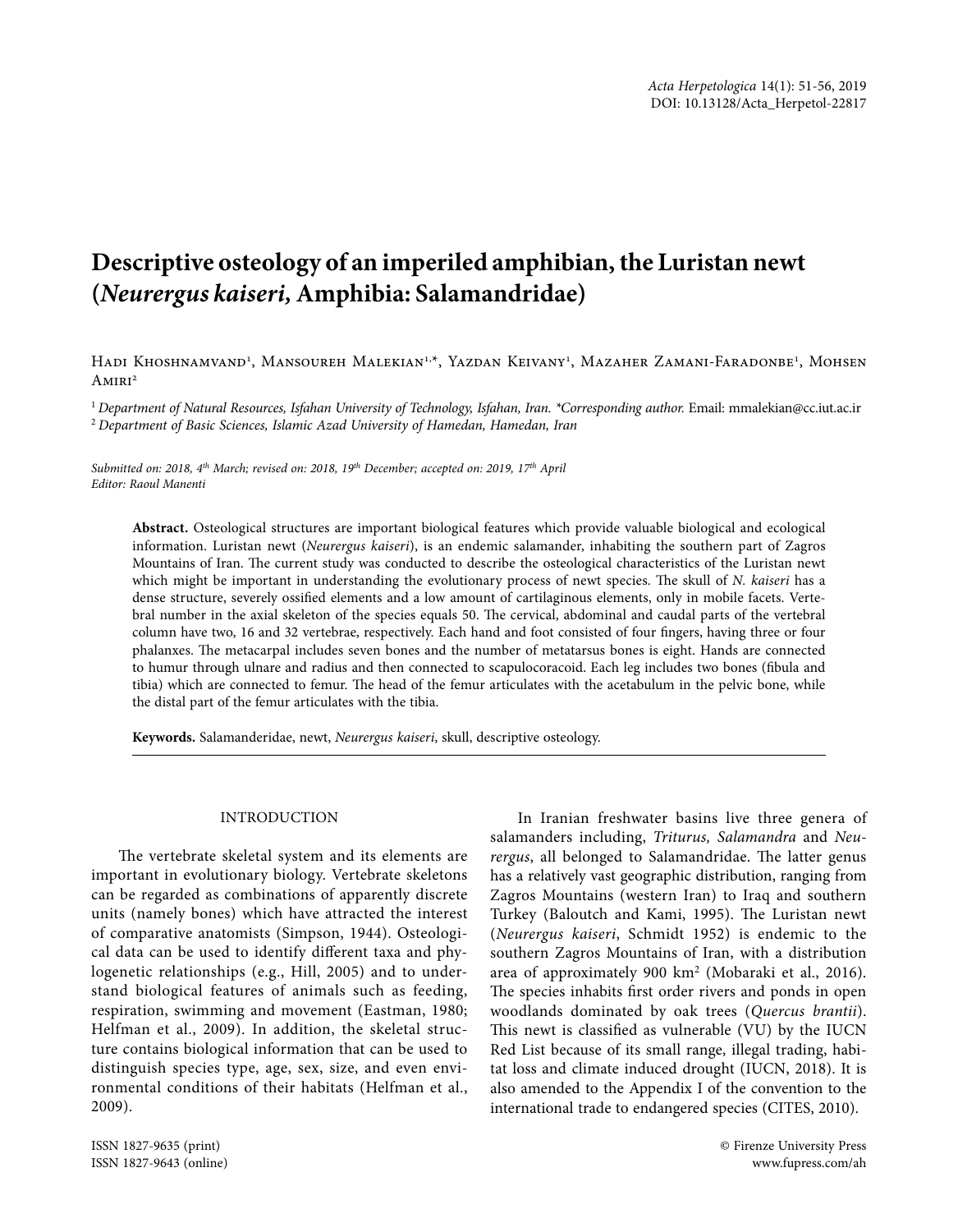Current knowledge on *N. kaiseri* is restricted to some aspects of the ecology such as distribution, including reports of new localities for the species (Sharif et al., 2013; Mobaraki et al., 2014), and demography (age structure, longevity and growth patterns) of a local population (Farasat and Sharif, 2015). A genetic study reported the presence of two genetically distinct clades within the Luristan newt (Farasat et al., 2016). Sexual dimorphism in *N. kaiser* was evaluated using head- and body- related characters (Khoshnamvand et al., 2018). Skeleton structure of the species is yet to be described, which can provide additional data and a basis for understanding the remarkable and adaptive variation in bone-forms among newt species. Osteology also helps in understanding the important taxonomic characters for identifcation and classifcation of a species.

In Salamandridae, a number of studies include osteological characters in the description of a new taxon (Min et al., 2005; Wu et al., 2009; Wu et al., 2010; Wake et al., 2012) or provide comparative descriptions of closely related taxa (Wake and Özeti, 1969; Venczel, 2008; Wu et al., 2012). Amongst *Neurergus* species, little information is available on descriptive osteology. Akia et al., (2010) described the cranial osteology of a closely related species, *Neurergus microspilotus* and compared it with *Salamandra infraimmaculata semenovi*. The current study aims to describe skull characteristics of *N. kaiseri* and compare size, shape and connections of bones with other newts, where possible. Such data provide a basis for further investigations on the subject and help to understand the biological features of Iranian salamanders.

#### MATERIAL AND METHODS

Field surveys were conducted in late July 2015, when the Luristan newt breeding season was over to minimize disturbances to the species. The Luristan newt habitats are mainly streams and springs, located at high elevations (800 to 1500 m a.s.l), separating from each other by steep and rocky mountains. Further, the species is rare, occurring in low density in a limited number of sites, as many of the ponds and springs in the region have dried out due to the drought during the past few years (IUCN, 2018). The vulnerable (VU) status of the species also entails sampling restrictions for capturing live individuals. Therefore only deceased carcasses of *N. kaiseri* could be taken and used for osteological analyses.

Therefore, we accessed to the newt habitats by climbing the mountains and camping in the region for 10 days, with the assistance from the environmental guards. Due to the water flow, which could wash away the possible carcasses, 2 mm fish nets were installed in down streams. Fish nets were regularly checked during the day and removed from each site before the dark. Two dead individuals were captured by the fsh net at two localities in Korki region, Lorestan province, at the elevation of 957 and 1100 m a.s.l. respectively.

Both specimens were adult male with the body length of 132 and 130 mm respectively. Samples were preserved in 96% ethanol in the feld prior to the lab experiment. We followed the standard protocols of cleaning and staining bones (Taylor and Van Dyke, 1985; Torres and Ramos, 2016). The carcasses were fxed in 500 ml of 10% neutral formalin for 4 days. Before proceeding with the staining procedure, the specimens were washed thoroughly under running tap water for at least one hour to remove excess of formalin. The specimens were then placed in 1% alizarin red solution, added drop by drop to the freshly prepared 5% KOH solution. About 15 ml of the staining solution was utilized, holding the specimens for three days or until the medium (KOH) showed pinkish violet color. The specimen were then transferred into alkaline blue stain solution for two days. To clean bones, specimens were transferred into trypsin solution at ~37 °C, changing enzyme solution and washing the specimens in distilled water every 3 days to avoid bacterial digestion (repeated three times). The stained specimens were examined using a stereomicroscope (HP SNP 120), and diferent skeletal elements were dissected and scanned in lateral, dorsal and ventral view, using a scanner (HP Scanjet G4050). For each specimen or view, a series of images were taken to produce a single image with maximum depth of field. The final image was drawn using CorelDrawX7 software. The terminology of the skeletal elements follows Vassilieva et al. (2015).

### RESULTS

The skull of *N. kaiseri* has a dense structure, severely ossifed elements and a low amount of cartilaginous elements, only in mobile facets. The premaxillae are unpaired and nearly arched dorsally. The pars dorsalis of premaxillae are distinctly and widely separated by a midline fontanelle. A groove that starts in the top of nasal opening is separating the pars dorsalis of premaxillae and continues forward to pars dentalis. This groove further goes toward the antroventral part of the palate and form a pore in the vomer bone. The premaxilla contacts the prefrontal and nasal posteriorly, and contribute to the nasal cavity laterally. The maxilla are paired and complete the arch of the upper jaw that borders the nostril at the anterior part and meet the nasal bones medially (Fig. 1). The paired nasal bones are nearly subrectangular and bordered anteriorly by the premaxillae. Anteriorly, they border the nostril and laterally connected to the prefrontals. The prefrontals are relatively triangular, anteriorly connected to the pars dorsalis, anterolaterally to the nasals and posteromedially to the frontal (Fig. 1). The lacrimal is a small triangular bone enclosed by maxilla, prefrontal, and nasal bones. This bone participates in forming the orbit cavity. In the right half of the head, it has a distinct boundary on both sides, but in the left half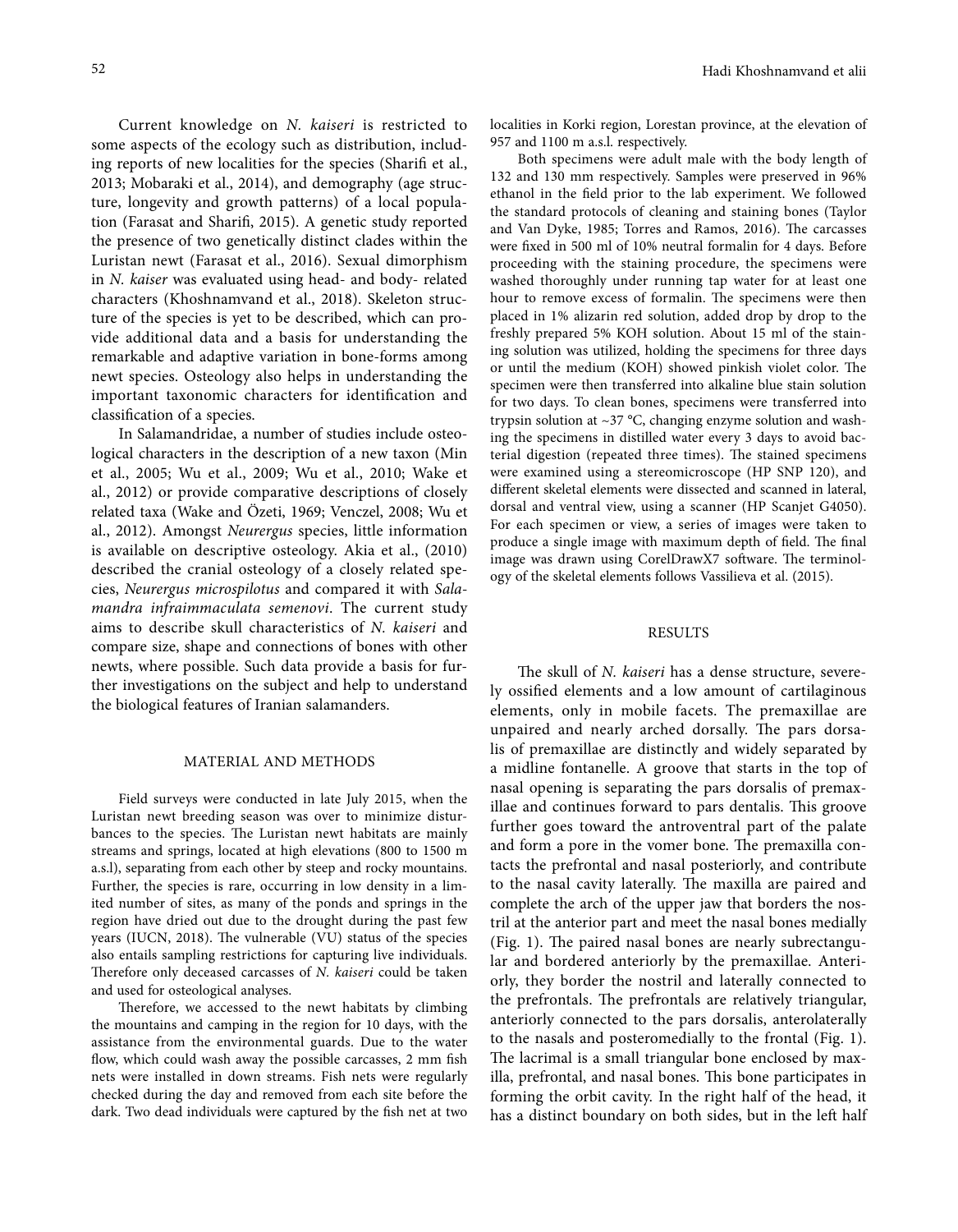

**Fig. 1.** Explanatory drawings of Dorsal (A) and ventral (B) view of *N. kaiseri* skull. Scale bar: 1 mm

of the head, this bone is fused to frontal with no boundary (Fig. 1). The frontals are flattest paired bones in the skull and trapezoid that makes a posterolateral projection. A very tiny cartilage binds this projection to squamosal to form a ring. The frontals meets the prefrontal anterolaterally, premaxillae anteriorly and parietal posteriorly. The parietals are relatively flat with small curvature in the posterolateral region towards to the orbit cavity. The parietals are rather smaller than the frontals and together complete the roof of the neurocranium. Two parts of parietal, having an overlap toward the foramen magnum. The squamosal is almost triangular that lying on the lateral side of exoccipital, becoming closely fxed with it to form a lateral projection. The base of the skull is ossifed.

The orbitosphenoid articulates with the premaxillae (pars dentalis1) and maxilla anteriorly and laterally, respectively. The orbitosphenoid is located in the orbital region and makes an optic foramen posteriorly to pass off the optic nerves into the cranial cavity. Near the premaxilla, the orbitosphenoid has a medial foramen that opens into the braincase. Pterygoids bear relatively triangular depression on ventral surface from basicranial to orbital foramen. The unpaired and oval-shaped parasphenoid is the largest bone in middle part of ventral view of the skull. The quadrate is a relatively small bone located in anterior side of squamosal. The exoccipital forms the

posteriormost part of the skull base, encircling the foramen magnum and articulating via the occipital condyles with the frst vertebra. Exoccipitals have trapezoid shape ventrally and paired but never meet together at midline. Exoccipitals are anteriorly in contact with the parietal and laterally with squamosal (Fig 1). Further, exoccipital can be seen at the top of the skull. Squamosal is connected to the pterygoids bone and both pterygoids and squamosal are connected to the occipital.

Mandibles are paired and include mentomandibulars, dentaries and pre-articulars. The mandible is separated and symmetrical on both sides. The shape of the mandible (lower jaw) is a simple solid bony arch and dentary is the main element of the mandible (Fig. 2).

Phalanxes are well developed in all fngers, showing a tendency toward bifurcation, and are consistently seen to have small cartilaginous tips (Fig. 3). Further, each hand has four fingers. The biggest finger has four phalanxes, while the other fingers have only three phalanxes. The metacarpal includes seven bones. One of them is larger than the others and is connected to the ulnare and radius. The hands connected to humur through ulnare and radius and then connected to scapulocoracoid (Fig. 3).

Feet have five fingers and each finger has three phalanges (Fig. 3). The number of metatarsus bones is eight and four of them are bigger than the others. Each leg includes two bones (fbula and tibia) which are connect-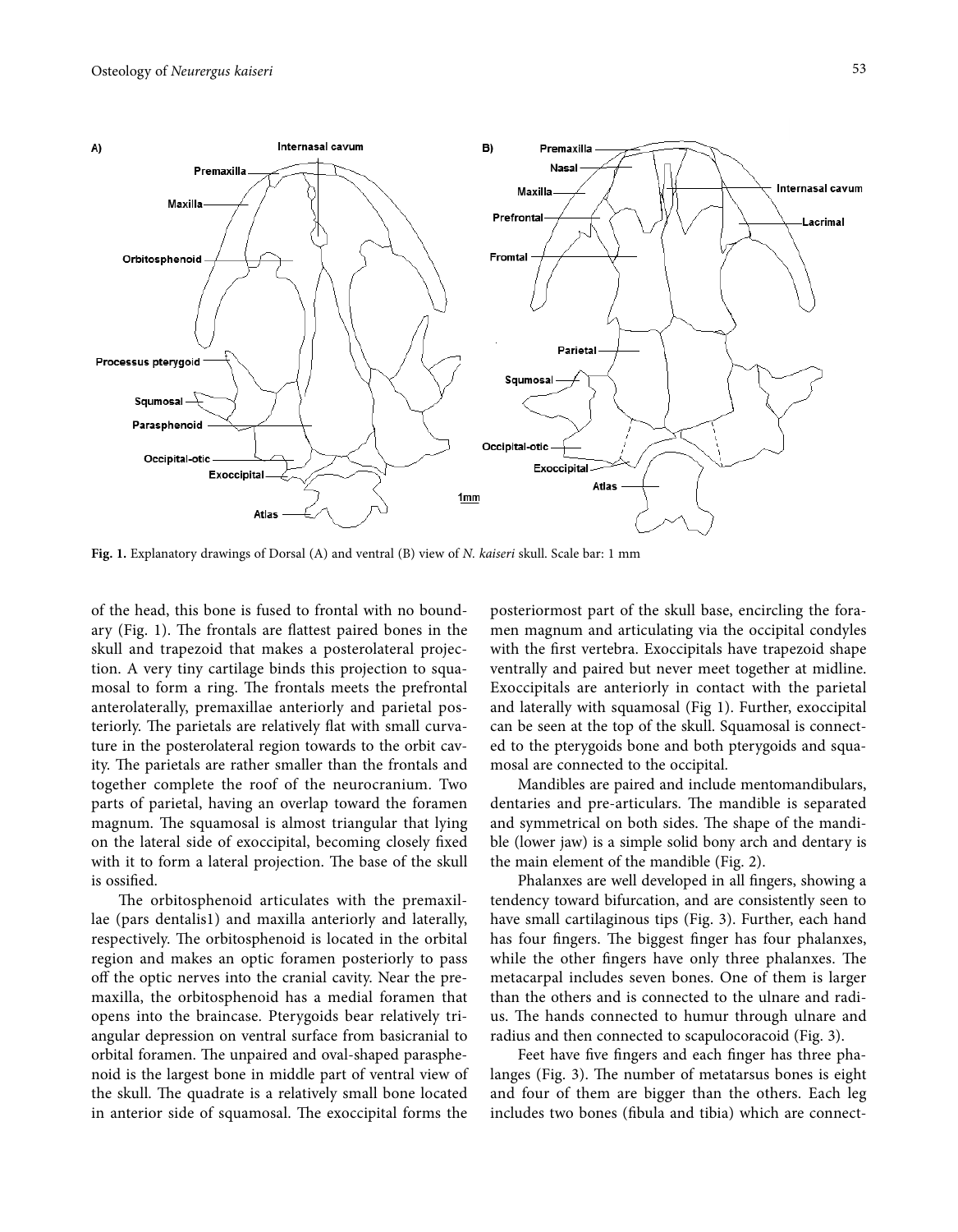

Fig. 2. Explanatory drawing of the lower jaw and hyobranchial apparatus of *N. kaiseri*. Scale bar: 1 mm

ed to femur. The head of the femur articulates with the acetabulum in the pelvic bone, while the distal part of the femur articulates with the tibia (Fig. 3).

Vertebral number in the axial skeleton equals 50. The cervical, abdominal and caudal parts of the vertebral column have two, 16 and 32 vertebrae, respectively. Also hands are connected to the body at the vertebrae number 2-3 and legs are connected at vertebrae number 16-17.

## DISCUSSION

We described here, for the frst time, the skeletal structure of *N. kaiseri*, an endemic and threatened newt in the southern Zagros Mountains of Iran. The species inhabits mountainous streams at high altitudes, which makes its habitat hard to access Due to the rarity and vulnerability of the species, only two deceased individuals of *N. kaiseri* could be obtained and used for osteological analyses. The two specimens examined here were similar (adult females with the total length of  $~130$  mm), which minimizes diferences in ossifcation due to age. Body length is linearly correlated with age in many salamandrid species until maximum length is reached (Lima et al., 2000; Üzüm, 2009).

The skull of *N. kaiseri* is very compact and mineralized with low amounts of cartilaginous elements. Within the *Neurergus* genus, skull characteristics has only studied in *N. microspilotus* (Akia et al., 2010). The cranial characters and the number of characters of *N. kaiseri* and *N. micropilotus* show a general similarity. Posterior part of the skull in both species is wide and the snout being short and the entire skull parts are almost fully mineralized in the adults. The frontal and premaxillae of both *N. kaiseri* and *N. microspilotus* is relatively the same. However, it seems that the skull of *N. kaiseri*  being smaller compared to *N. micropilotus*. Other noteworthy diferences between the skulls of *N. kaiseri* and *N. microspilotus* include diferences in the shape and size of



**Fig. 3.** Hand (A) and leg (B) of *N. kaiseri*. I-IV: digits I-IV. Scale bar: 1 mm.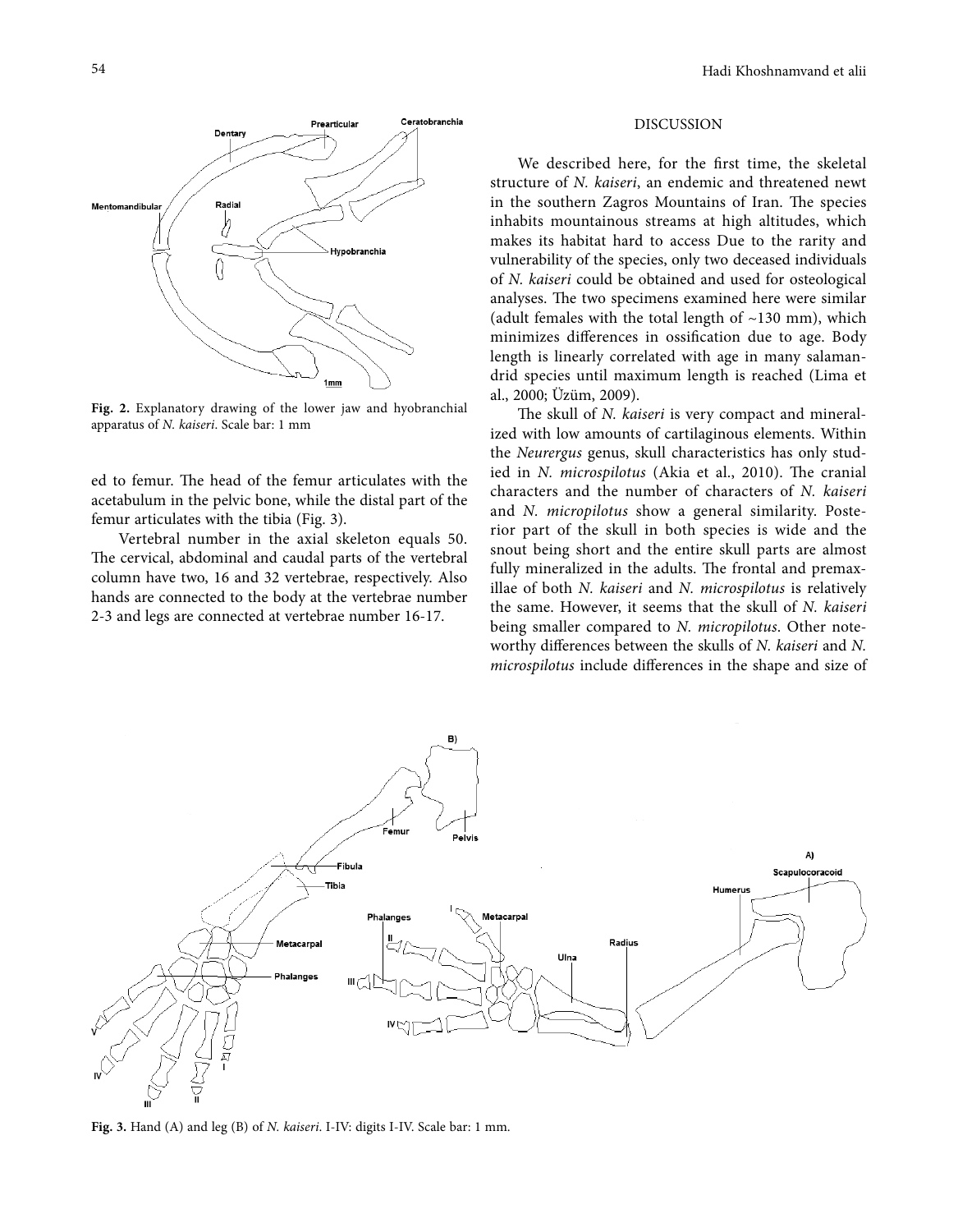maxilla, squamosal, exooccipital and cavum internasale. The pterygoids in *N. kaiseri* is shorter and weakly cartilaginous, whereas in *N. microspilotus* is larger, narrower with a great cartilaginous part. Squamosal is connected to the pterygoids bone and both pterygoids and squamosal are connected to the occipital. The premaxillae in *N. kaiseri* is distinct and well ossifed. Less ossifcation, however, has been observed in other salamandrids (e.g., *Salamandra infraimmaculata semenovi* (Akia et al., 2010), which may agree with the primitive position of this taxon (Steinfartz et al., 2007) compared to more derived taxa such as *Neurergus* species. Skull morphology of *N. kaiseri* may be an adaptation for living in mountainous streams. Skulls in plethodontine salamanders that live in the mountain habitats (usually at altitudes above 900 m) tend to be harder and stronger (Buckley et al., 2010) compared to those inhabiting the fatter areas. Maxillary bones in *N. kaiseri* are more fattened and thicker than *N. micropilotus* and nasal bones are long and elongated in the length of skull roof. Naylor (1978) has suggested that the squamosal arch of newts is an anti-predator adaptation designed to add structural support to the skull and protect retracted eyes. Ehmcke and Clemen (2006) showed that the skull of the plethodontid salamanders is membranous and fexible.

Similarities are observed between the osteological structures of the hands, legs, lower jaw and hyobranchial apparatus of *N. kaiseri* with other newt species (Ghosh et al., 1994). Metacarpal establishes a connection between fngers and forearm bones which facilitate the animal movement (Fabrezi and Barg, 2001).

In general, similarities are observed between the skeleton structure of *N. kaiseri* and *N. micropilotus*. Both species are mountains species, however, there are some interspecifc diferences which could be related to the diferent total size of the adult individuals. However, there are other diferences, which apparently only depend on the phylogenetic position of a species. Further research with a larger sample size and including other *Neurergus* species is required to investigate the remarkable and adaptive variation in bone-forms among these newt species.

#### REFERENCES

- Akia, F., Rastegar-Pouyani, N., Faizi., H. (2010): The Comparison of Cranial Osteology of *Neurergus Microspilotus* and *Salamandra Infraimmaculata Semenovi* (Amphibia: Salamandridae). Russ. J. Herpetol. **17**: 179-184.
- Baloutch, M. ,Kami, H.G. (1995): Amphibians of Iran. Tehran, Iran, Tehran University Press.
- Buckley, D., Wake, M., Wake, D. (2010): Comparative skull osteology of *Karsenia koreana* (Amphibia, Caudata, Plethodontidae). J. Morph. **271**: 533-558.
- CITES (2010): Convention on International Trade in Endangered Species of Wild Fauna and Flora, Considerations for Proposals of Amendment of Appendices I and II, CoP15 Prop.14, Doha, Qatar. Available at www.cites.org/eng/cop/15/prop/E-15%20Prop-14.pdf [*accessed on 2 April 2016*]
- Eastman, T. (1980): The caudal skeletons of Catostomid fshes. Am. midl. nat. **103**: 133-148.
- Ehmcke, J., Clemen., G. (2006): The skull structure of six species of Mesoamerican plethodontid salamanders (Amphibia: Urodela). Ann. Anat. **185**: 235-261.
- Fabrezi, M., Barg, M. (2001): Patterns of carpal development among anuran amphibians. J. Morph. **249**: 210- 220.
- Farasat, H., Akmali, V., Sharif, M. (2016): Population genetic structure of the endangered Kaiser's mountain newt, *Neurergus kaiseri* (Amphibia: Salamandridae). Plos One **11**: e0149596.
- Farasat, H., Sharif, M. (2015): Ageing and growth of the endangered Kaiser's mountain newt, *Neurergus kaiseri* (Caudata: Salamandridae), in the southern Zagros range, Iran. J. Herpetol. **50**: 120-125.
- Ghosh, S., Thorogood, P., Ferretti, P. (1994): Regenerative capability of upper and lower jaws in the newt. Int. J. Develop. Biol. **38**: 479-490.
- Helfman, G.S., Collette, B.B., Facey, D.E., Bowen, B.W., Brian, W. (2009): The Diversity of Fishes, 2nd edition. Chichester, Wiley-Blackwell.
- Hill, R.V. (2005): Integration of morphological data sets for phylogenetic analysis of amniota: The importance of integumentary characters and increased taxonomic sampling. Syst. Biol. **54**: 530-547.
- IUCN (2018): The IUCN Red List of Threatened Species. Version 2018-1. available at www.iucnredlist.org. [*accessed on 17 July 2018*]
- Khoshnamvand, H., Malekian, M., Keivany, Y. (2018): Morphological distinction and sexual dimorphism in divergent clades of *Neurergus kaiseri* (Amphibia: Salamandridae). Basic. Appl. Herpetol. **32**: 5-17.
- Lima, V., Arntzen, J.W., Ferrand, N.M. (2000): Age structure and growth pattern in two populations of the golden-striped salamander *Chioglossa lusitanica* (Caudata, Salamandridae). Amphibia-Reptilia **22**: 55-68.
- Min, M.S., Yang, S.Y., Bonett, R.M., Vieites, D.R., Brandon, R.A., Wake, D.B. (2005): Discovery of the frst Asian pletodontid salamander. Nature **435**: 87-90.
- Mobaraki, A., Amiri, M., Alvandi, R., Ebrahim Tehrani, M., Zarin Kia, H., Khoshnamvand, A., Bali, A., Forozanfar, E., Browne, R. (2014): Conservation Reassess-